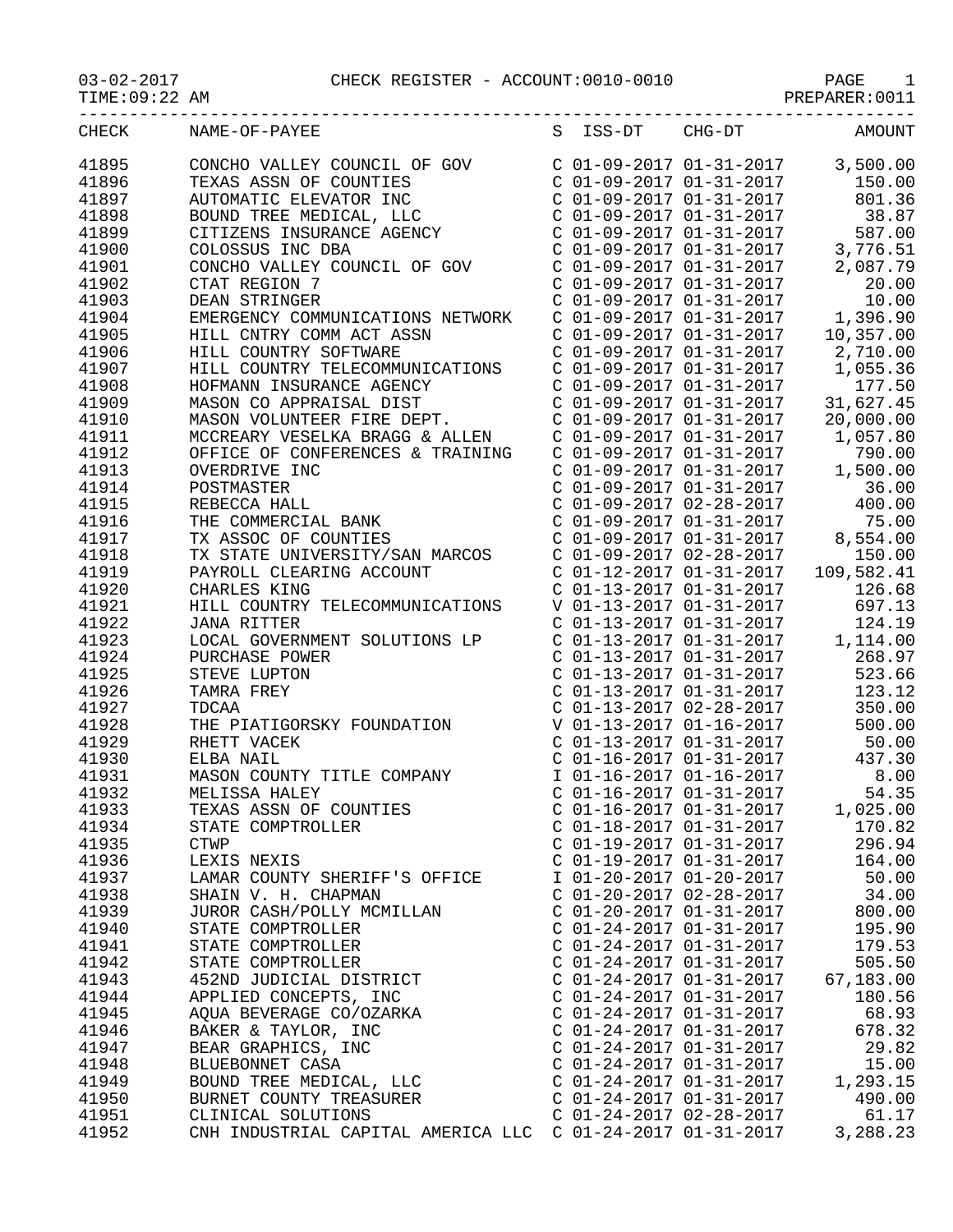|                |                                                                                                                                                                                                                                                                                                                                     |                                                                                                                                                                                          | PREPARER: 0011                                                                                                                                                                                      |
|----------------|-------------------------------------------------------------------------------------------------------------------------------------------------------------------------------------------------------------------------------------------------------------------------------------------------------------------------------------|------------------------------------------------------------------------------------------------------------------------------------------------------------------------------------------|-----------------------------------------------------------------------------------------------------------------------------------------------------------------------------------------------------|
| <b>CHECK</b>   | NAME-OF-PAYEE                                                                                                                                                                                                                                                                                                                       | S ISS-DT CHG-DT                                                                                                                                                                          | AMOUNT                                                                                                                                                                                              |
| 41953          | COUNTY JUDGES EDUCATION FUND $C$ 01-24-2017 02-28-2017                                                                                                                                                                                                                                                                              |                                                                                                                                                                                          | 125.00                                                                                                                                                                                              |
| 41954          | DECOTY COFFEE                                                                                                                                                                                                                                                                                                                       | C 01-24-2017 01-31-2017<br>C 01-24-2017 01-31-2017                                                                                                                                       | 200.00                                                                                                                                                                                              |
| 41955          | ELI CASTILLO<br>ELI CASTILLO<br>FOURTH COURT OF APPEALS                                                                                                                                                                                                                                                                             |                                                                                                                                                                                          | 204.40                                                                                                                                                                                              |
| 41956          |                                                                                                                                                                                                                                                                                                                                     |                                                                                                                                                                                          | $\begin{array}{ccccccccc}\n & 0.1 & 24-2017 & 01-31-2017 & 160.00 \\ C & 01-24-2017 & 01-31-2017 & 4,440.23 \\ C & 01-24-2017 & 01-31-2017 & 303.28 \\ C & 01-24-2017 & 01 & 31 & 201\n\end{array}$ |
| 41957          | GILLESPIE COUNTY                                                                                                                                                                                                                                                                                                                    |                                                                                                                                                                                          |                                                                                                                                                                                                     |
| 41958          | HILL COUNTRY MEM HOSPITAL                                                                                                                                                                                                                                                                                                           |                                                                                                                                                                                          |                                                                                                                                                                                                     |
| 41959          | HILL COUNTRY TELECOMMUNICATIONS C 01-24-2017 01-31-2017                                                                                                                                                                                                                                                                             |                                                                                                                                                                                          | 122.75                                                                                                                                                                                              |
| 41960          | KATHRYN MARTIN DBA                                                                                                                                                                                                                                                                                                                  | $C$ 01-24-2017 01-31-2017                                                                                                                                                                | 912.50                                                                                                                                                                                              |
| 41961          | KIMCO SERVICES INC                                                                                                                                                                                                                                                                                                                  | $C$ 01-24-2017 01-31-2017                                                                                                                                                                | 68.00                                                                                                                                                                                               |
| 41962          | LOWE'S PAY AND SAVE INC                                                                                                                                                                                                                                                                                                             |                                                                                                                                                                                          | 537.15                                                                                                                                                                                              |
| 41963          | LUCIO MORA                                                                                                                                                                                                                                                                                                                          | $\begin{array}{lll} \text{C} & 01-24-2017 & 01-31-2017 \\ \text{C} & 01-24-2017 & 01-31-2017 \\ \text{V} & 01-24-2017 & 02-03-2017 \end{array} \qquad \  \  \, 1$                        | 1,275.00                                                                                                                                                                                            |
| 41964          | MASON CNTY TAX ASSESSOR-COLLECTOR                                                                                                                                                                                                                                                                                                   |                                                                                                                                                                                          | 15.00                                                                                                                                                                                               |
| 41965          | MASON COUNTY                                                                                                                                                                                                                                                                                                                        | $\begin{array}{llll} \mbox{C} & 01-24-2017 & 01-31-2017 & \quad \mbox{2}\\ \mbox{C} & 01-24-2017 & 01-31-2017 & \quad \mbox{C} & 01-24-2017 & 01-31-2017 & \quad \mbox{3}\\ \end{array}$ | 2,944.30                                                                                                                                                                                            |
| 41966          |                                                                                                                                                                                                                                                                                                                                     |                                                                                                                                                                                          | 505.00                                                                                                                                                                                              |
| 41967          |                                                                                                                                                                                                                                                                                                                                     |                                                                                                                                                                                          | 212.00                                                                                                                                                                                              |
| 41968          |                                                                                                                                                                                                                                                                                                                                     | $C$ 01-24-2017 01-31-2017                                                                                                                                                                | 106.63                                                                                                                                                                                              |
| 41969          |                                                                                                                                                                                                                                                                                                                                     | $C$ 01-24-2017 01-31-2017                                                                                                                                                                | 56.00                                                                                                                                                                                               |
| 41970          | MASON COUNTY<br>MASON FUNERAL HOME<br>MASON MONOGRAMS & MORE<br>MASON SHORT STOP<br>MASSEY BALENTINE P.C.<br>OMNIBASE SERVICES OF TEXAS<br>PARTS PLUS<br>QUILL CORPORATION<br>SAM'S CLUB                                                                                                                                            | $C$ 01-24-2017 01-31-2017                                                                                                                                                                | 252.00                                                                                                                                                                                              |
| 41971          |                                                                                                                                                                                                                                                                                                                                     | $C$ 01-24-2017 02-28-2017                                                                                                                                                                | 59.11                                                                                                                                                                                               |
| 41972          |                                                                                                                                                                                                                                                                                                                                     | $C$ 01-24-2017 01-31-2017                                                                                                                                                                | 166.73                                                                                                                                                                                              |
| 41973          | SAM'S CLUB                                                                                                                                                                                                                                                                                                                          | $C$ 01-24-2017 01-31-2017                                                                                                                                                                | 142.11                                                                                                                                                                                              |
| 41974          |                                                                                                                                                                                                                                                                                                                                     |                                                                                                                                                                                          |                                                                                                                                                                                                     |
| 41975          | SAN SABA FIRE SAFETY EQUIPMENT INC C 01-24-2017 02-28-2017 672.25<br>STATE COMPTROLLER COMPTROLLER COUNTIES C 01-24-2017 01-31-2017 18,161.64<br>TEXAS ASSN OF COUNTIES C 01-24-2017 02-28-2017 550.00<br>STATE COMPTROLLER<br>TEXAS ASSN OF COUNTIES<br>THE LIBRARY STORE, INC.<br>TRI-STAR SERVICES<br>USOXO<br>XEROX CORPORATION |                                                                                                                                                                                          |                                                                                                                                                                                                     |
| 41976          |                                                                                                                                                                                                                                                                                                                                     |                                                                                                                                                                                          |                                                                                                                                                                                                     |
| 41977          |                                                                                                                                                                                                                                                                                                                                     | C 01-24-2017 01-31-2017<br>C 01-24-2017 01-31-2017                                                                                                                                       | 497.93                                                                                                                                                                                              |
| 41978          |                                                                                                                                                                                                                                                                                                                                     |                                                                                                                                                                                          | 425.00                                                                                                                                                                                              |
| 41979          |                                                                                                                                                                                                                                                                                                                                     | $C$ 01-24-2017 01-31-2017                                                                                                                                                                | 75.00                                                                                                                                                                                               |
| 41980          | XEROX CORPORATION<br>CATERPILLAR FINANCIAL SERVICES CORP C 01-24-2017 01-31-2017                                                                                                                                                                                                                                                    |                                                                                                                                                                                          | 72.88                                                                                                                                                                                               |
| 41981          |                                                                                                                                                                                                                                                                                                                                     |                                                                                                                                                                                          | 3,619.65<br>$C$ 01-24-2017 01-31-2017 459.80                                                                                                                                                        |
| 41982          | FRONTIER                                                                                                                                                                                                                                                                                                                            |                                                                                                                                                                                          |                                                                                                                                                                                                     |
| 41983          |                                                                                                                                                                                                                                                                                                                                     | C 01-24-2017 02-28-2017<br>C 01-24-2017 01-31-2017                                                                                                                                       | 536.82                                                                                                                                                                                              |
| 41984          | FRONTIER<br>SMITH MUNICIPAL SUPPLIES<br>MICAH WALKER<br>CHARLES KING<br>DARLA PAPE<br>TAMRA FREY<br>MENARD COUNTY<br>MENARD COUNTY                                                                                                                                                                                                  | $C$ 01-25-2017 01-31-2017                                                                                                                                                                | 83.62                                                                                                                                                                                               |
| 41985          |                                                                                                                                                                                                                                                                                                                                     |                                                                                                                                                                                          | 394.08                                                                                                                                                                                              |
| 41986          |                                                                                                                                                                                                                                                                                                                                     | C 01-25-2017 01-31-2017<br>C 01-25-2017 02-28-2017                                                                                                                                       | 137.82<br>31.19                                                                                                                                                                                     |
| 41987<br>41988 |                                                                                                                                                                                                                                                                                                                                     |                                                                                                                                                                                          | $C$ 01-27-2017 02-28-2017 80,850.76                                                                                                                                                                 |
|                |                                                                                                                                                                                                                                                                                                                                     |                                                                                                                                                                                          |                                                                                                                                                                                                     |
| 41989<br>41990 | PAYROLL CLEARING ACCOUNT<br>TX ASSOCIATION OF COUNTIES HEBP<br>C 01-31-2017 02-28-2017 130,003.07<br>C 01-31-2017 02-28-2017 120-28-2017                                                                                                                                                                                            |                                                                                                                                                                                          |                                                                                                                                                                                                     |
| 41991          | DEARBORN NAT'L                                                                                                                                                                                                                                                                                                                      | $C$ 01-31-2017 02-28-2017                                                                                                                                                                | 7.96                                                                                                                                                                                                |
| 41992          |                                                                                                                                                                                                                                                                                                                                     |                                                                                                                                                                                          |                                                                                                                                                                                                     |
| 41993          | AMERITAS LIFE INSURANCE CORP<br>HILL COUNTRY TELECOMMUNICATIONS                                                                                                                                                                                                                                                                     |                                                                                                                                                                                          | $\begin{array}{cccc} C& 01-31-2017& 02-28-2017& 25.08\\ C& 01-31-2017& 01-31-2017& 502.20 \end{array}$                                                                                              |
|                |                                                                                                                                                                                                                                                                                                                                     |                                                                                                                                                                                          |                                                                                                                                                                                                     |